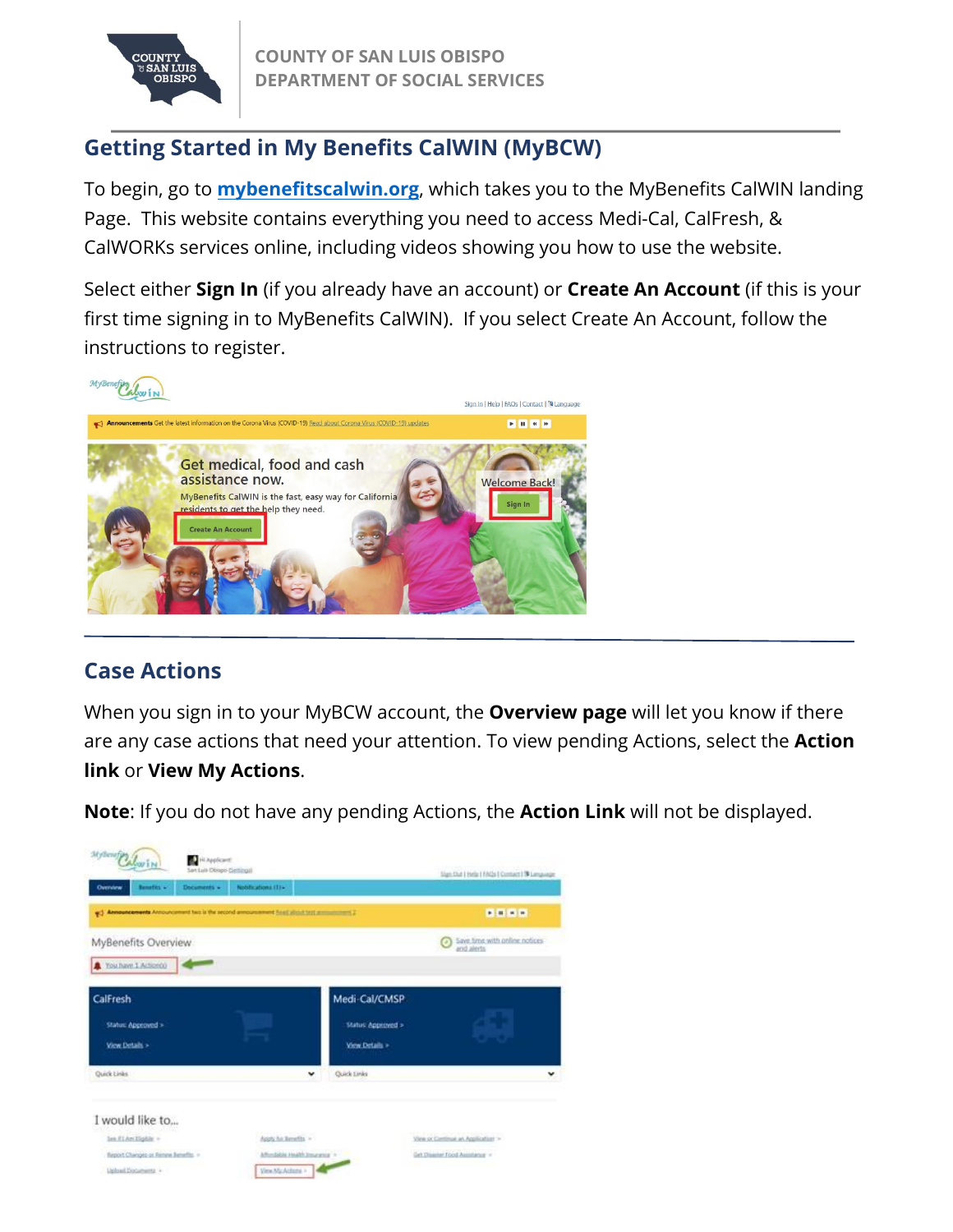The **Action Inbox Page** displays all your case actions, sorted by due date. Select the Details button to learn more about each Action.

| Overview       | metrix =          | Documents +<br>Notifications =                                                |                    |                                                      |                                   |               |
|----------------|-------------------|-------------------------------------------------------------------------------|--------------------|------------------------------------------------------|-----------------------------------|---------------|
| Action Inbox   |                   |                                                                               |                    |                                                      |                                   | ÷             |
| Action Needed: | Sukershield       |                                                                               |                    |                                                      |                                   |               |
|                |                   | Bittime is a UA of actions that you need to complete for the past six months. |                    |                                                      |                                   |               |
|                |                   |                                                                               |                    |                                                      |                                   |               |
| Action #       | Cost F            | Task                                                                          | <b>Status</b>      | <b>Create Date</b>                                   | <b>Due Date</b>                   | <b>Action</b> |
|                | iddison.          | Signiture rended:<br><b>STATES PROTECTIVE</b>                                 | Action is needed.  | <b>SPONDER</b><br><b><i>DESTREE</i></b><br>1,200,000 | 797547077<br>06/25/2001<br>lmarin | * Orlala      |
| 3018<br>KU.    |                   |                                                                               |                    |                                                      |                                   |               |
| sico.          | insuon<br>weight! | Information member                                                            | Action is resulted | <b>DESSORIA</b>                                      | missiona                          | * Details     |

## **Signature Needed- Case Action**

The **Action Details page** explains what is needed to complete the Action.

If the message states that a signature is needed, select the **Start** (or Continue) button to begin the steps to complete the online Signature.

| Jamas Palarin'                                                                                                                                    | 16 Applicant<br>San Luis Chiseo Detimali                                                                                            | Sign Out I Help 1 EAQs I Contact I TA Lenguage |
|---------------------------------------------------------------------------------------------------------------------------------------------------|-------------------------------------------------------------------------------------------------------------------------------------|------------------------------------------------|
| Benefits -<br>Overview                                                                                                                            | Notifications +<br>Documents =                                                                                                      |                                                |
| <b>Action Details</b>                                                                                                                             |                                                                                                                                     |                                                |
|                                                                                                                                                   | If you have a doubility or need help with this action, tel the County Wellars Department (County) loose and consiste will help you. |                                                |
| This action needs to be completed by 06/25/2018.<br>A signature in interded on CF 281 for you.<br>Due date: 06/25/2018<br>Created Div. 06/13/2018 |                                                                                                                                     |                                                |
| History exists for this action. View Details                                                                                                      |                                                                                                                                     | ⋗                                              |
|                                                                                                                                                   |                                                                                                                                     | <b>Q</b> Back                                  |
| MyBerefix CaWDV 201T   All Rights flexerised                                                                                                      |                                                                                                                                     | Tribuca and Legal Numme   Version 6.4.52.1213  |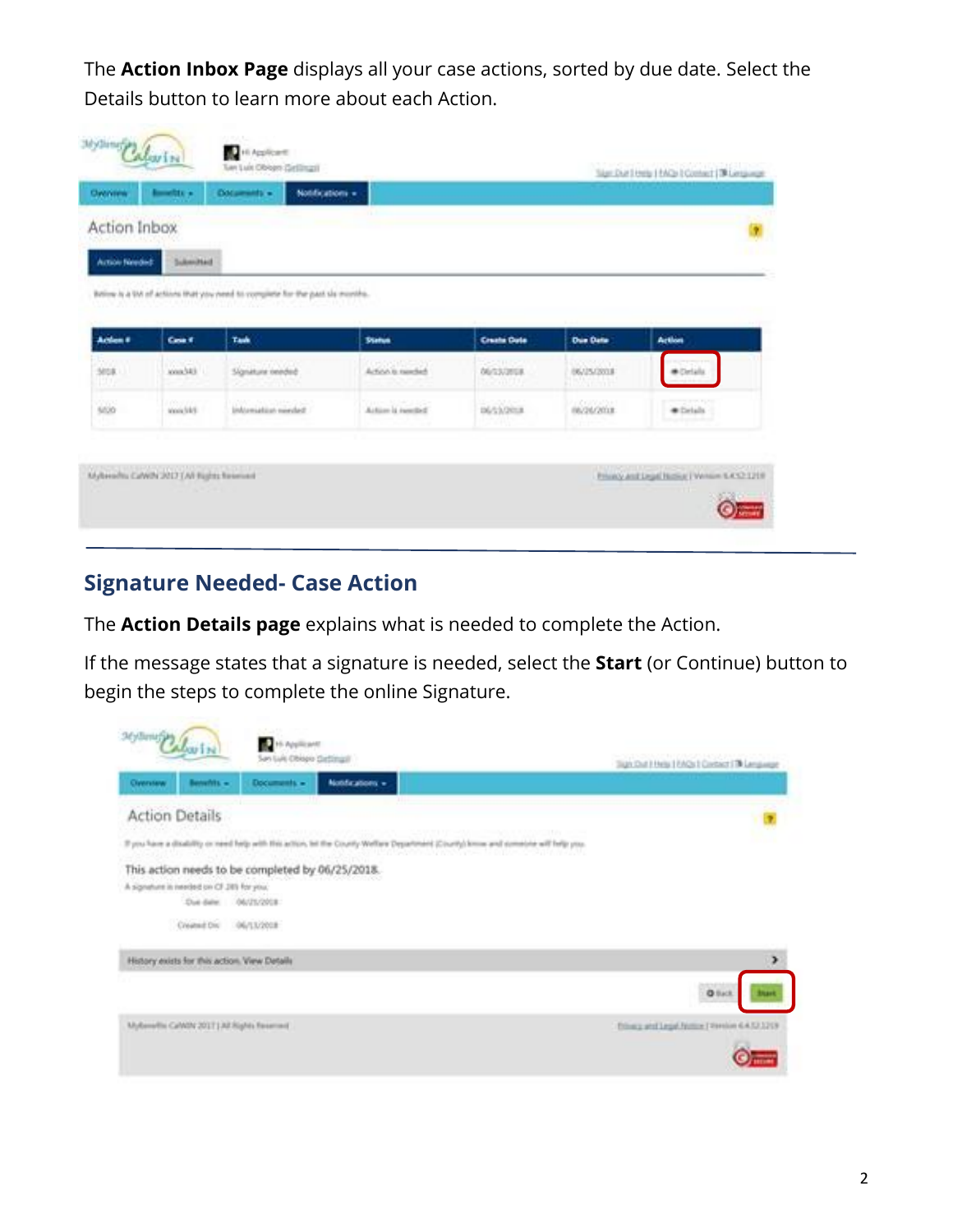The **Action Details page** may also display documents you may need to review before signing.

| MyBenefyn           | Abarin                                                                                      | Hi Appleant<br>Ser Luis Obraro Ziettingal                               |                 |                                                                                                                                    |  | Signified Eterbi Efects   Contact   Milanguage |
|---------------------|---------------------------------------------------------------------------------------------|-------------------------------------------------------------------------|-----------------|------------------------------------------------------------------------------------------------------------------------------------|--|------------------------------------------------|
| Overview            | Benefits -                                                                                  | Documents in :                                                          | Notifications + |                                                                                                                                    |  |                                                |
|                     | <b>Action Details</b>                                                                       |                                                                         |                 |                                                                                                                                    |  |                                                |
|                     |                                                                                             |                                                                         |                 | If you have a disability or eard belp with this action, let the County Wellare Department (County) know and sumocra will help you. |  |                                                |
|                     | A signature is rendell on CF 285 for you.<br>Due date: 06/25/2028<br>Crawled De: 06/15/2018 | This action needs to be completed by 06/25/2018.                        |                 |                                                                                                                                    |  |                                                |
|                     | Documents to review                                                                         | inner are the discuments from the county to exist you with this action. |                 |                                                                                                                                    |  |                                                |
| CW.25<br>documents. | Please review and sign attached                                                             |                                                                         |                 |                                                                                                                                    |  |                                                |
|                     | History exists for this action. View Details                                                |                                                                         |                 |                                                                                                                                    |  | ٠                                              |
|                     |                                                                                             |                                                                         |                 |                                                                                                                                    |  | Office<br>Continued                            |
|                     | Myllenellis CaWN 2017.] All Kights Reverved                                                 |                                                                         |                 |                                                                                                                                    |  | Privacy and Legal Notice I Venton 6, 632 1219  |

If you are signing a document where there are **Rules, Rights, & Responsibilities** you should know, this page will display. Towards the bottom, you will see a button that allows you to print a copy for your own records. To continue, you will need to check the box (stating that you have read and understand them) and click next.

If there isn't a Rights & Responsibilities document, this page will not display

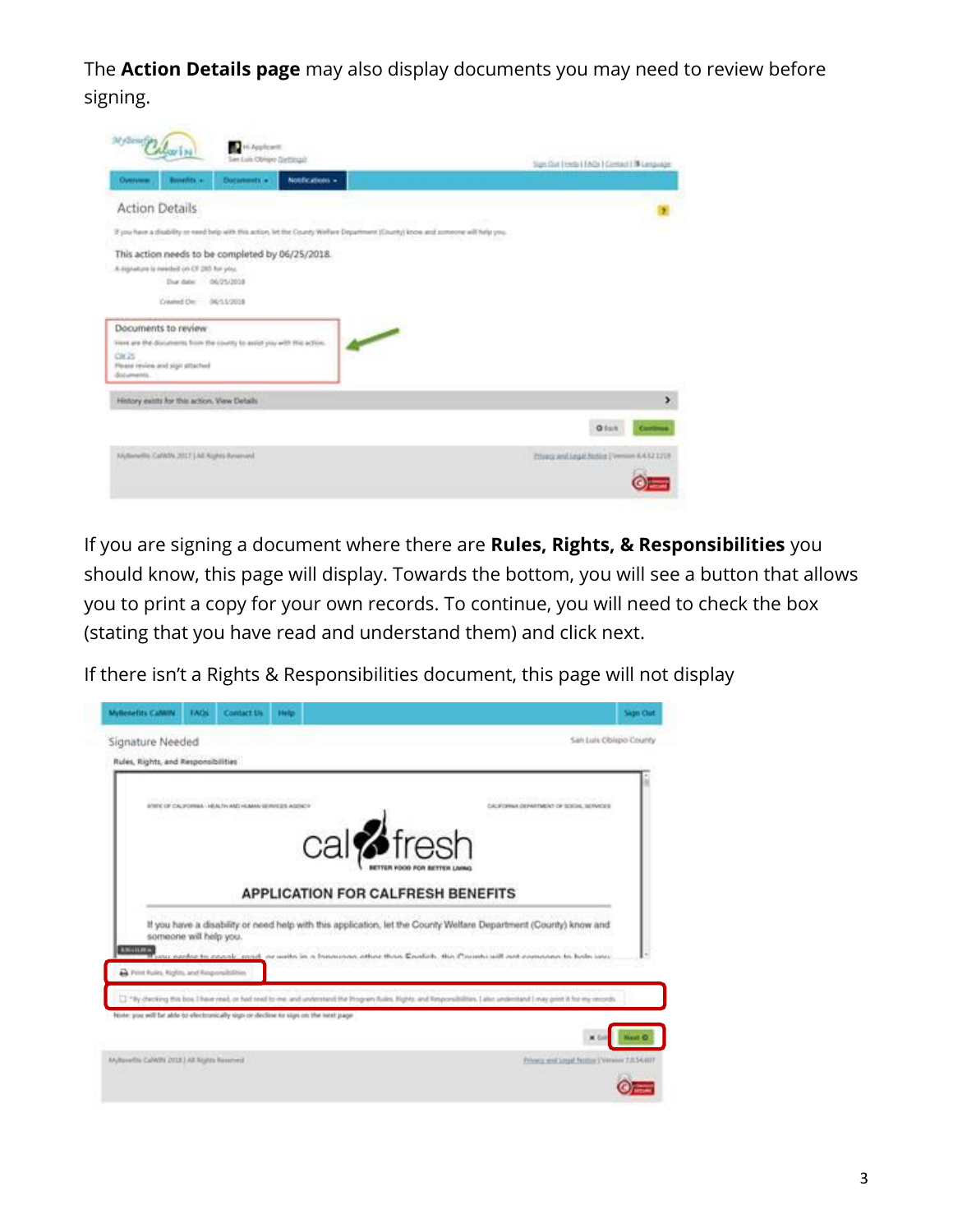The **Signature Needed page** will display the document selected by your case worker. You can review the document and choose how to proceed. After selecting one of the three radio buttons, select the **Next** button.

You can agree to the terms and proceed to sign the document.



You can disagree with the terms and give a reason and explanation as to why you disagree.

| Multerrefits Caldilly                                                                                                                                                                                                                                                                                                                     | <b>TAOS</b> | <b>Contact DS</b> | <b>Huly</b>                                                                           |  |  |  |                                            | <b>Sign Out</b> |
|-------------------------------------------------------------------------------------------------------------------------------------------------------------------------------------------------------------------------------------------------------------------------------------------------------------------------------------------|-------------|-------------------|---------------------------------------------------------------------------------------|--|--|--|--------------------------------------------|-----------------|
| Signature Needed                                                                                                                                                                                                                                                                                                                          |             |                   |                                                                                       |  |  |  | San Luis Obispo County.                    |                 |
| Review and Sign.<br>A signature is related on OF 37 for you.<br>Please review and verify the information is convert. When you are stone you will need to complete the bottom section and vertel! Neel-                                                                                                                                    |             |                   |                                                                                       |  |  |  |                                            |                 |
|                                                                                                                                                                                                                                                                                                                                           |             |                   | -5. Demonstration Powered by HP Exstream 04/30/2018, Version 9.5.101 64-bit (DBCS)-7- |  |  |  |                                            |                 |
| *Oo you agree that you read, or had read to you. The discurrent and eny personal attornation is connect?<br>[7] Yes, the information is connect and I am ready to electromody eign the document                                                                                                                                           |             |                   |                                                                                       |  |  |  |                                            |                 |
| To his Late was able to sign the discusses or the editorialism is not comed late with be able to provide a rescured<br>C I decline to sign this document shottcolocally. I pretentiate that there is no periody for not signing this document electromarky and that the county will contact it a to docume<br>softed options for signing. |             |                   |                                                                                       |  |  |  |                                            |                 |
| *T ant not square). for the following teams<br>C I art not also to view the document.<br>C. The enformation is not comect.                                                                                                                                                                                                                |             |                   |                                                                                       |  |  |  |                                            |                 |
| C Oller                                                                                                                                                                                                                                                                                                                                   |             |                   |                                                                                       |  |  |  |                                            |                 |
| Please provide details (massmunt of 300 characters)<br>OAT characters remaining?                                                                                                                                                                                                                                                          |             |                   |                                                                                       |  |  |  |                                            |                 |
| I am unable to sign because the information is incorrect.                                                                                                                                                                                                                                                                                 |             |                   |                                                                                       |  |  |  |                                            |                 |
|                                                                                                                                                                                                                                                                                                                                           |             |                   |                                                                                       |  |  |  | <b>W</b> Ever                              | <b>Novit</b> O  |
| Mythelettis Calletti 2013 LAB Royhts Reservest                                                                                                                                                                                                                                                                                            |             |                   |                                                                                       |  |  |  | Thocs and Legal Numaril Velvium 7.0.54.607 |                 |
|                                                                                                                                                                                                                                                                                                                                           |             |                   |                                                                                       |  |  |  |                                            |                 |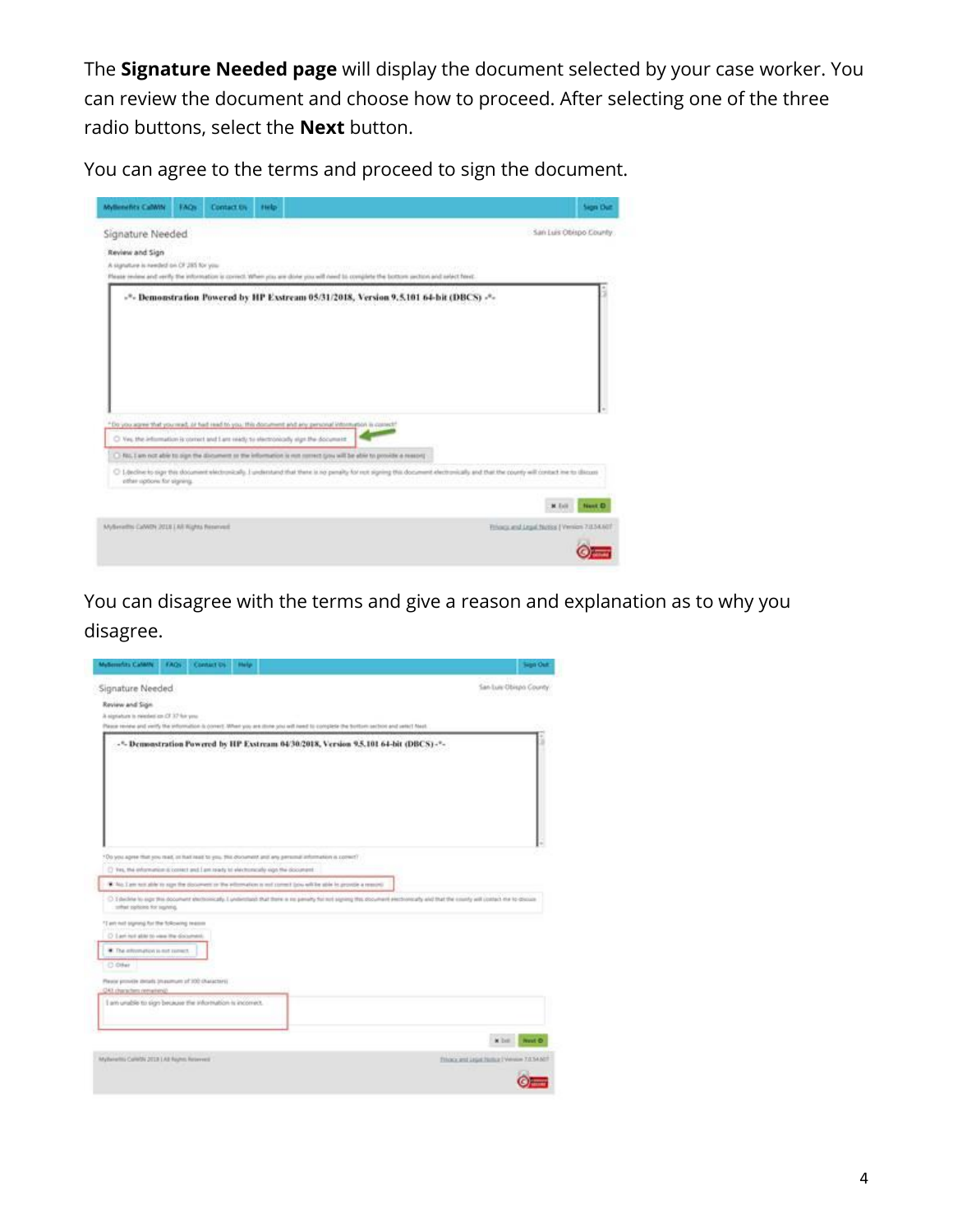You can decline to sign the document electronically.

| Signature Needed<br>Review and Sign.<br>A signature is needed on CF 285 for you. |  |                                                                                                                                                                                                | Phinne review and yorkly the information is connect whate you are doing you will date for consistent the types person curricult and justice base<br>-*- Demonstration Powered by HP Exstream 05/31/2018, Version 9.5.101 64-bit (DBCS) -*- | San Luis Obispo County   |
|----------------------------------------------------------------------------------|--|------------------------------------------------------------------------------------------------------------------------------------------------------------------------------------------------|--------------------------------------------------------------------------------------------------------------------------------------------------------------------------------------------------------------------------------------------|--------------------------|
|                                                                                  |  | *Do you agree that you read, or had read to you. this document and any periodal inturnation is conrect?<br>C) Yes the information is conect and I am ready to electronically sign the document |                                                                                                                                                                                                                                            |                          |
|                                                                                  |  | [ ) No. I are not able to sign the document or the information is not correct (you will be alte to provide a reason).                                                                          |                                                                                                                                                                                                                                            |                          |
|                                                                                  |  |                                                                                                                                                                                                |                                                                                                                                                                                                                                            |                          |
| inthest options for signing.                                                     |  |                                                                                                                                                                                                | C) I decline to sign this document attornmently. I understand that there is no penalty for not signing this document electronically and that the county will contact me to dilicuse                                                        |                          |
|                                                                                  |  |                                                                                                                                                                                                |                                                                                                                                                                                                                                            | Next D<br><b>M</b> Ealth |

The **Signature Review Page** will display if you agreed to sign the form. This page will display the document and the 'signature' page.

The bottom section of this page will allow you to upload any additional documents before submitting the transaction.

| MyRenefits CalWiN                                                                                                                                                                                                                                       | <b>FACH</b> | <b>Contact lis</b>                                | Hold |                                                                                                                                                                                                                                                                                                                                                                                                                                         |                    |                    |                                             |              | <b>Non Out</b>         |
|---------------------------------------------------------------------------------------------------------------------------------------------------------------------------------------------------------------------------------------------------------|-------------|---------------------------------------------------|------|-----------------------------------------------------------------------------------------------------------------------------------------------------------------------------------------------------------------------------------------------------------------------------------------------------------------------------------------------------------------------------------------------------------------------------------------|--------------------|--------------------|---------------------------------------------|--------------|------------------------|
| Signature Review                                                                                                                                                                                                                                        |             |                                                   |      |                                                                                                                                                                                                                                                                                                                                                                                                                                         |                    |                    |                                             |              | San Luis Oblopo County |
| One More Step<br>You are dinning gireal, you completed the signature steps and are ready to submit: Please Raylew the final document behins, including your signature on the final page.<br>ficiu will be able to print this document after submission. |             |                                                   |      |                                                                                                                                                                                                                                                                                                                                                                                                                                         |                    |                    |                                             |              |                        |
|                                                                                                                                                                                                                                                         |             | Rules, Rights, and Responsibilities               |      |                                                                                                                                                                                                                                                                                                                                                                                                                                         |                    |                    |                                             |              |                        |
|                                                                                                                                                                                                                                                         |             |                                                   |      | I read, at had read to sur, and I molectional and agree to the Rights, and Responsibilities in this decontron-<br>I read, or had stud to just, the Pregnan Rales and Printfluts in this decominat and also inductional I may point it for my records.                                                                                                                                                                                   |                    |                    |                                             |              |                        |
|                                                                                                                                                                                                                                                         |             | I also nederstand I now peast at for one seconds. |      | By checking this best. There mut or had mut to use, and understand the Peopon Rales, Eights, and Responsibilities.                                                                                                                                                                                                                                                                                                                      |                    |                    |                                             |              |                        |
|                                                                                                                                                                                                                                                         |             | realiseced us the same way as a written opportune |      | Do you agree that you read, or had read to you. this discussed and any previousl information is convert?<br>Tre, the information is context and I am ready to electronicidly sign the discussent<br>By selecting this option and typing any autor below. I am electromately sugaring this document.<br>I upon to says this decoment by electronic means. I indevenued that an electronic signature has the same legal effect and can be |                    |                    |                                             |              |                        |
|                                                                                                                                                                                                                                                         | leacu       | First Name                                        |      | Fort signature (Fleuse stud the signature line(s) on this document to determine who next sign)<br>Mabile Sonial                                                                                                                                                                                                                                                                                                                         | Last Name<br>مشاهد | Date<br>06/19 2018 |                                             |              |                        |
| <b>AMAZUR</b>                                                                                                                                                                                                                                           |             | Ford Natal                                        |      | Second signature (Please read the signature line(s) an this decument to determine teho must sign)<br><b>Maldie Stated:</b>                                                                                                                                                                                                                                                                                                              | - Last Name        |                    |                                             |              |                        |
| *D6 you have any documents you want to upload before you submit?                                                                                                                                                                                        |             |                                                   |      |                                                                                                                                                                                                                                                                                                                                                                                                                                         |                    |                    |                                             |              |                        |
| (3 I do not have any other documents to upload. I am done and ready to submit.                                                                                                                                                                          |             |                                                   |      |                                                                                                                                                                                                                                                                                                                                                                                                                                         |                    |                    |                                             |              |                        |
| C I want to upload some supporting documents before I submit.                                                                                                                                                                                           |             |                                                   |      |                                                                                                                                                                                                                                                                                                                                                                                                                                         |                    |                    |                                             |              |                        |
|                                                                                                                                                                                                                                                         |             |                                                   |      |                                                                                                                                                                                                                                                                                                                                                                                                                                         |                    |                    | <b>O</b> Back                               | $\times$ Tat |                        |
| MyKewellis CalWRG 2018 J.Ad Nights, Keizeved                                                                                                                                                                                                            |             |                                                   |      |                                                                                                                                                                                                                                                                                                                                                                                                                                         |                    |                    | Privacy and Legal Notice   Venuin 7-8 M-RAT |              |                        |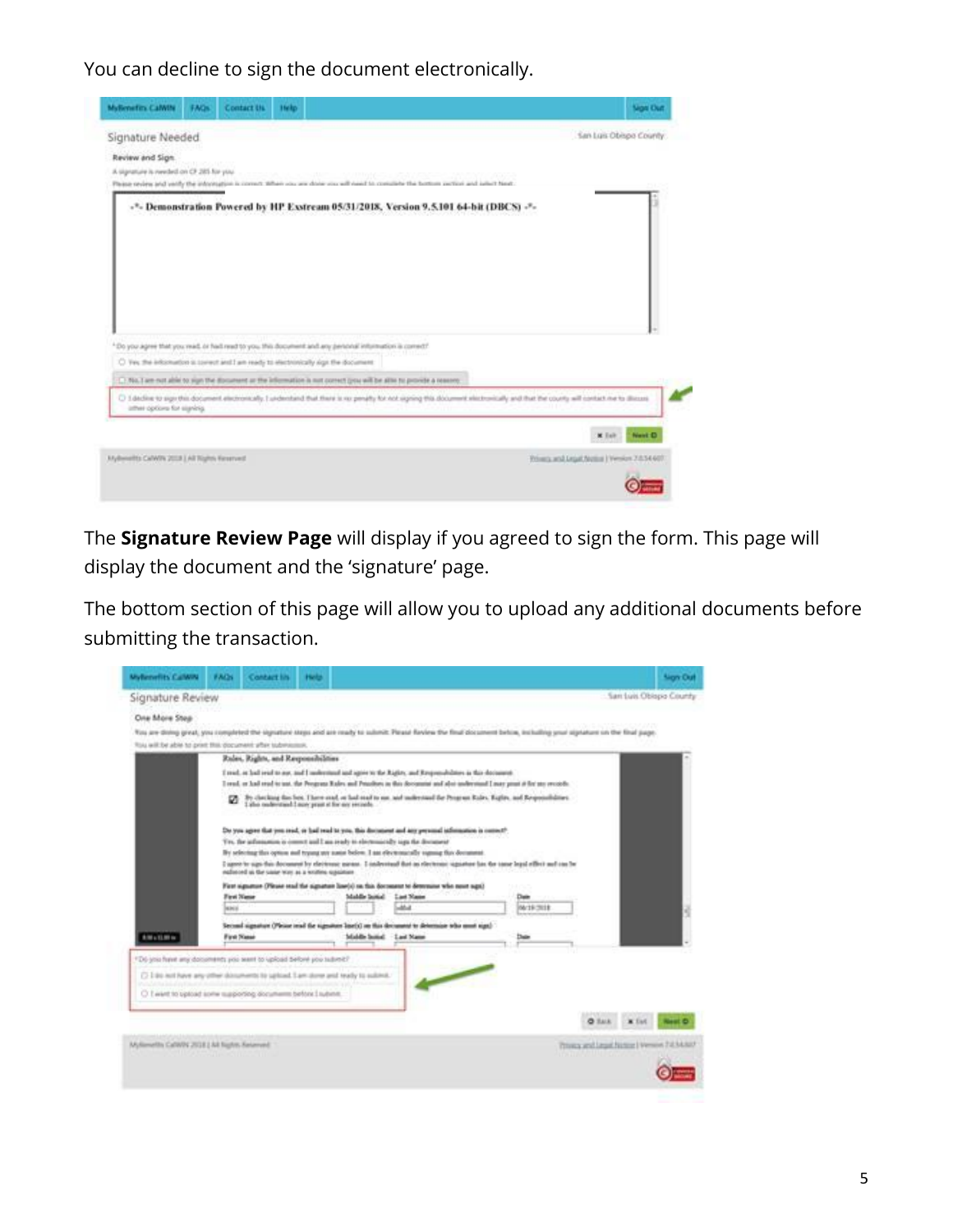The **Case Attachment Page** allows you to upload documents that were requested by your case worker and attach forms. **NOTE:** If you did not agree to sign the document, this window will not appear.

Directions to Upload Document(s) are available at the end of this document.



Once completed, you will navigate to the **Thank You page** where a confirmation can be printed, saved, or sent to you via email.

| <b>MyBenefits CalWiN</b><br><b>ENDS</b><br>Contact IIN                                                                  | Help |                                                                                                                                                               | Sign Out                                   |
|-------------------------------------------------------------------------------------------------------------------------|------|---------------------------------------------------------------------------------------------------------------------------------------------------------------|--------------------------------------------|
| Thank You                                                                                                               |      |                                                                                                                                                               | San Luis Obisps County                     |
| Thank you, your action has been submitted                                                                               |      |                                                                                                                                                               |                                            |
| Thank you for using MyBenefits CaTAVIV. These print a copy of the signed document by clicking the print buildier below. |      |                                                                                                                                                               |                                            |
| Please outs: you will not be able to print a copy of the document once the county has marked the action as completed.   |      |                                                                                                                                                               |                                            |
| The Prints David State Prints and China Prints                                                                          |      |                                                                                                                                                               |                                            |
| Confirmation                                                                                                            |      |                                                                                                                                                               |                                            |
| Please print a copy of the page and luxey for your records. Your treating information to                                |      |                                                                                                                                                               |                                            |
| <b>Contemation Number:</b><br>000166179                                                                                 |      | A President Conformation Page                                                                                                                                 |                                            |
| Date<br>A/19/2018                                                                                                       |      |                                                                                                                                                               |                                            |
| 1001 AM<br>Tellet                                                                                                       |      |                                                                                                                                                               |                                            |
| Email Confirmation                                                                                                      |      |                                                                                                                                                               |                                            |
|                                                                                                                         |      | Provide an armal address, then went the Send Conformation Button. The conformation notification will be sent to the specified email address for your records. |                                            |
| C Tamil Conferration to Ligan Drust Address projecupited trains to calculate @ great com-                               |      |                                                                                                                                                               |                                            |
| C Sand Conferration to Spacified Email Address                                                                          |      |                                                                                                                                                               |                                            |
| <b>Email Address</b>                                                                                                    |      |                                                                                                                                                               |                                            |
| <b>Febber Small Address</b>                                                                                             |      |                                                                                                                                                               |                                            |
| Sand Continenation Ethal                                                                                                |      |                                                                                                                                                               |                                            |
|                                                                                                                         |      |                                                                                                                                                               | W. Exit<br><b>Newt O</b>                   |
| MyBenefits Calletts 2019   All Rights Reserved                                                                          |      |                                                                                                                                                               | Privacy and Legal Nerma (Welcom TJ) 54,427 |
|                                                                                                                         |      |                                                                                                                                                               |                                            |
|                                                                                                                         |      |                                                                                                                                                               |                                            |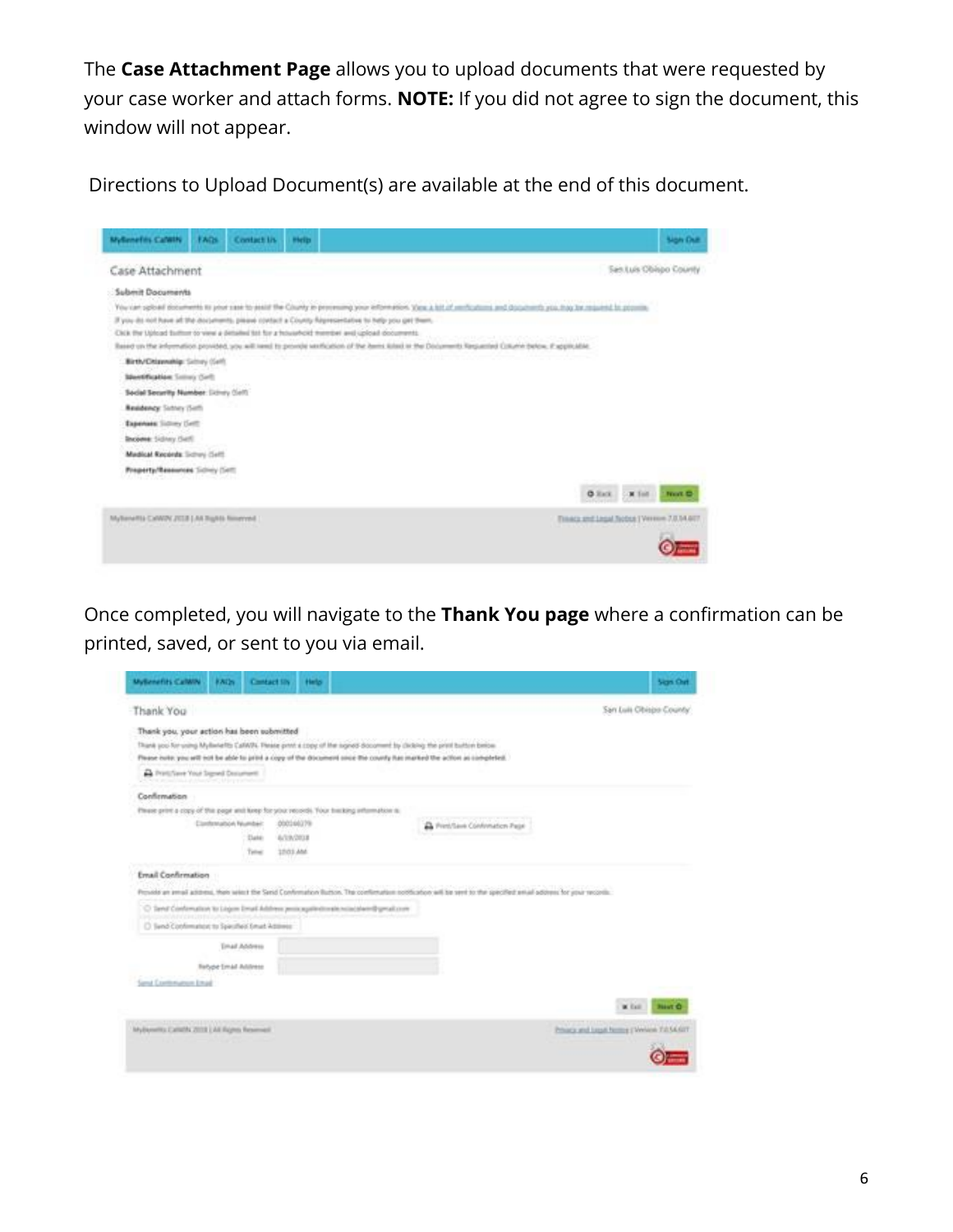If you did not sign the document, the **Thank You page** will show this.

Electronic Signature

#### Rules, Rights, and Responsibilities

I read, or had read to me, and I understand and agree to the Rights, and Responsibilities in this document.

I read, or had read to me, the Program Rules and Penalties in this document and also understand I may print it for my records.





If you select the **Print/Save Your Unsigned Document button**, the document and 'signature' page will display. Your answers will be displayed from the previous pages, including the reasons why you did not sign the form.

#### **Information Needed- Case Action**

Another Action you may find in your **Action Inbox** is, "Information Needed". This means that your worker needs more information or verification to finish processing your case. You will need to select the **Details button** to open the action and read the instructions needed to complete it.

| Action Inbox                                                                                                                                                  |  |
|---------------------------------------------------------------------------------------------------------------------------------------------------------------|--|
|                                                                                                                                                               |  |
| Article Needed:<br><b>Sukersheld</b>                                                                                                                          |  |
| Betime is a UA of actions that you need to complete for the past six months.                                                                                  |  |
| i watan di nasarawan                                                                                                                                          |  |
| Actes #<br>Cost F<br><b>Action</b><br>Task<br><b>Create Date</b><br><b>Due Date</b><br><b>Status</b>                                                          |  |
| <b>ASSISTENCE</b><br>3058.<br>Signiture rended:<br>iddison.<br>Action is needed.<br>* Details<br><b>DE/ES/2018</b><br>06/25/2028<br>marini<br>122<br>1920 O.S |  |
| minona<br>ico.<br>www.filet<br><b>DESTURNA</b><br>Aston is needed<br>Selves railing in<br><b>*</b> Details                                                    |  |
|                                                                                                                                                               |  |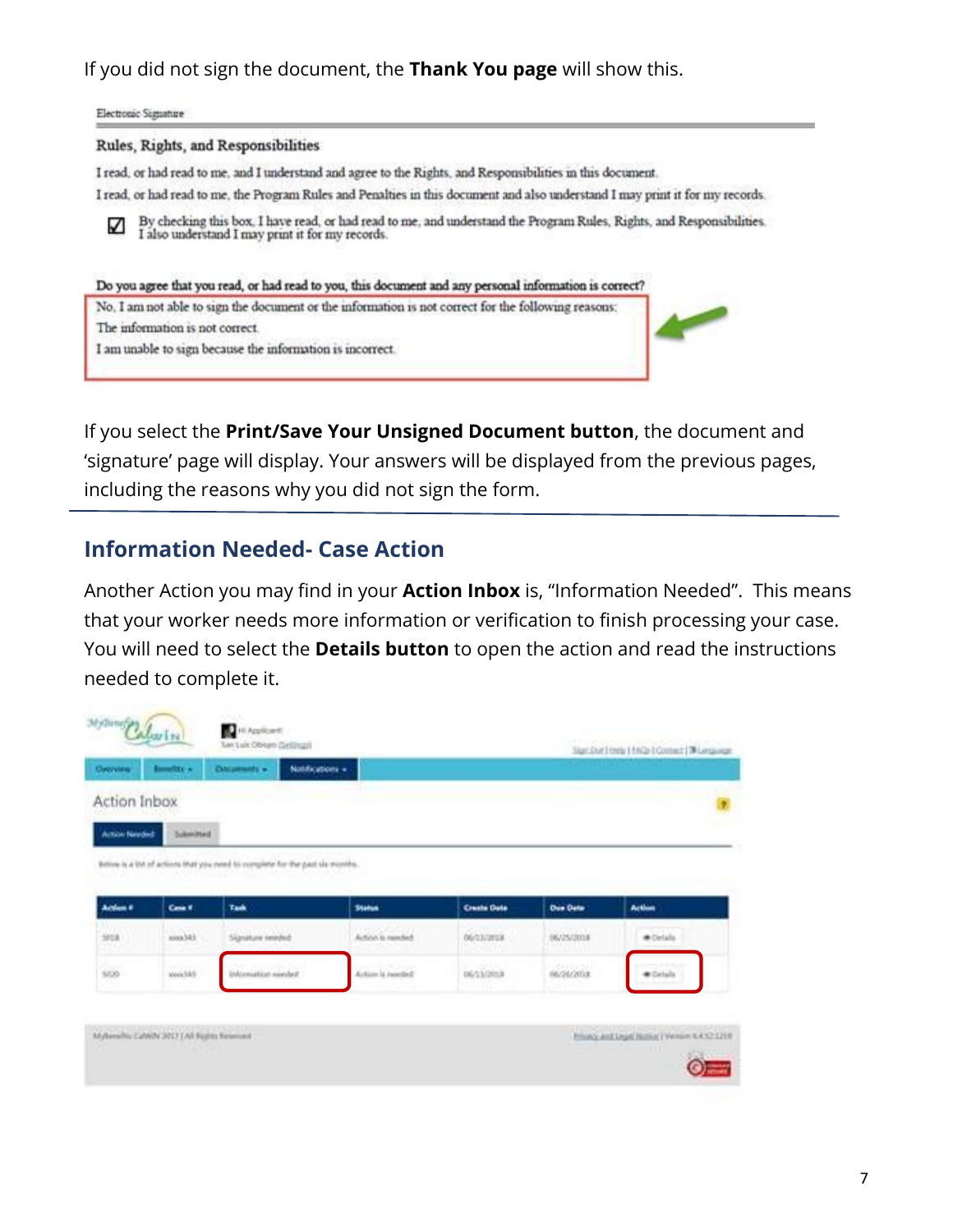The Information Needed action does not require any signatures but may require forms to be uploaded.

Once you read the information provided by your case worker, you can select the **Start** (or Continue) button to navigate through the steps to upload the document.

| Overview<br><b>Bioothes</b><br>Nobly attorn +<br><b>Clint promote in</b>                                                                                                                                                                                           | San Out 11466 11/A2x1 Salebard [34 (Angelman) |
|--------------------------------------------------------------------------------------------------------------------------------------------------------------------------------------------------------------------------------------------------------------------|-----------------------------------------------|
| <b>Action Details</b>                                                                                                                                                                                                                                              |                                               |
| If you have a disability or yeed help with this action, let the Cauvity Wellaw Department (County) force and aboutine will belg you.                                                                                                                               |                                               |
| This action needs to be completed by 06/11/2018.<br>A signature is reached on CE285 for you and a question other parents other wines what or registered domantic parents.<br>방안 지지 않은 일반 22 시간 기사 이 시간<br>n seren<br><b>Zion date</b><br><b>BUTL/2018</b><br>enera |                                               |
| Cramed Drs.<br>(ALCA/2018)                                                                                                                                                                                                                                         |                                               |
| 부러상의<br>Webley exists for this action, Yele Details                                                                                                                                                                                                                |                                               |
|                                                                                                                                                                                                                                                                    | ۶<br>$0 + 1$                                  |

The **Case Attachment page** will display and allow you to upload documents that were requested your worker.

[Please see Upload Document(s) step by step for uploading documents to an action.]

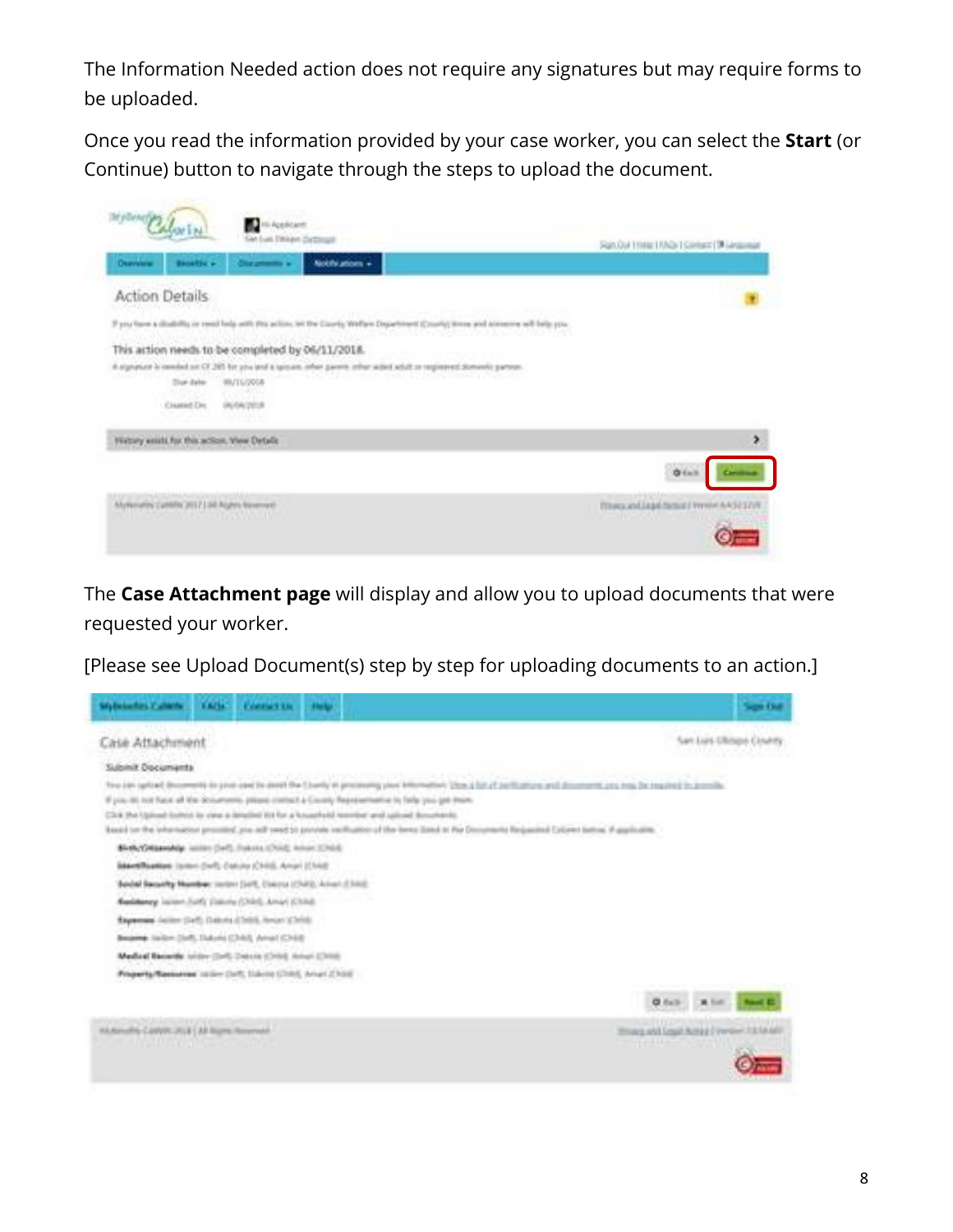After uploading your documents, you can navigate to the Action Inbox and view that the action has been removed from your Action Needed list.

| Action Inbox           |                  |                                                                                                                                          |                                  |                        |                             |                                      |
|------------------------|------------------|------------------------------------------------------------------------------------------------------------------------------------------|----------------------------------|------------------------|-----------------------------|--------------------------------------|
| <b>Action Newsletz</b> | <b>Submitted</b> |                                                                                                                                          |                                  |                        |                             |                                      |
|                        | -- 10            | o messor<br>Below is a list of actions that you need to complete far the part on months.<br>the property of the property of the property |                                  |                        |                             |                                      |
| Artion P               | Case #           | Task                                                                                                                                     | <b>Market</b>                    | <b>Create Date</b>     | <b>Due Date</b>             | <b>Artist</b>                        |
| 豐                      | pass 2111        | Signature swinked<br>rena katanga                                                                                                        | Action is randed.<br>Show Tabian | HIGHLY STOLE<br>DED304 | <b>DESTACTOR</b><br>COUNTER | W.Davjalis<br><b>In Green Summer</b> |

The action will move to the Submitted tab once it has been completed and submitted.

|                                              |                                   |                             | Nobilizations -            | Datamants w                                                                  | <b>Browthi</b> -         | Owners          |
|----------------------------------------------|-----------------------------------|-----------------------------|----------------------------|------------------------------------------------------------------------------|--------------------------|-----------------|
|                                              |                                   |                             |                            |                                                                              |                          | Action Inbox    |
|                                              |                                   |                             |                            |                                                                              |                          | Autom Needled   |
|                                              |                                   |                             | 56                         | Select the following. More to sharing your automited actions:<br>Fuel 7 days |                          |                 |
|                                              |                                   |                             | v.                         |                                                                              | View Britans for         |                 |
|                                              |                                   |                             | <b>Starker</b>             | <b>Task</b>                                                                  | Case #                   | <b>Action #</b> |
| Action                                       | <b>Due Opts</b>                   | <b>Create Date</b>          |                            |                                                                              |                          | 5210            |
| <b>ALL-GLA</b><br>* Drum<br>Christmas Market | <b>MARVISS</b>                    | MASSAGE.<br><b>MARK</b>     | Conyane                    | Signature ratedal.<br>0-532-521                                              | weeklill.<br><b>JOSH</b> | <u> 1971 </u>   |
| <b>W-Details</b>                             | 37.000.000<br><b>JAVICA/JIPDA</b> | colorado (n.<br>06/05/30 18 | Walting for County centers | <b>Spaun renkd</b>                                                           | $\frac{1}{2}$            | isia.           |
|                                              |                                   |                             |                            |                                                                              |                          |                 |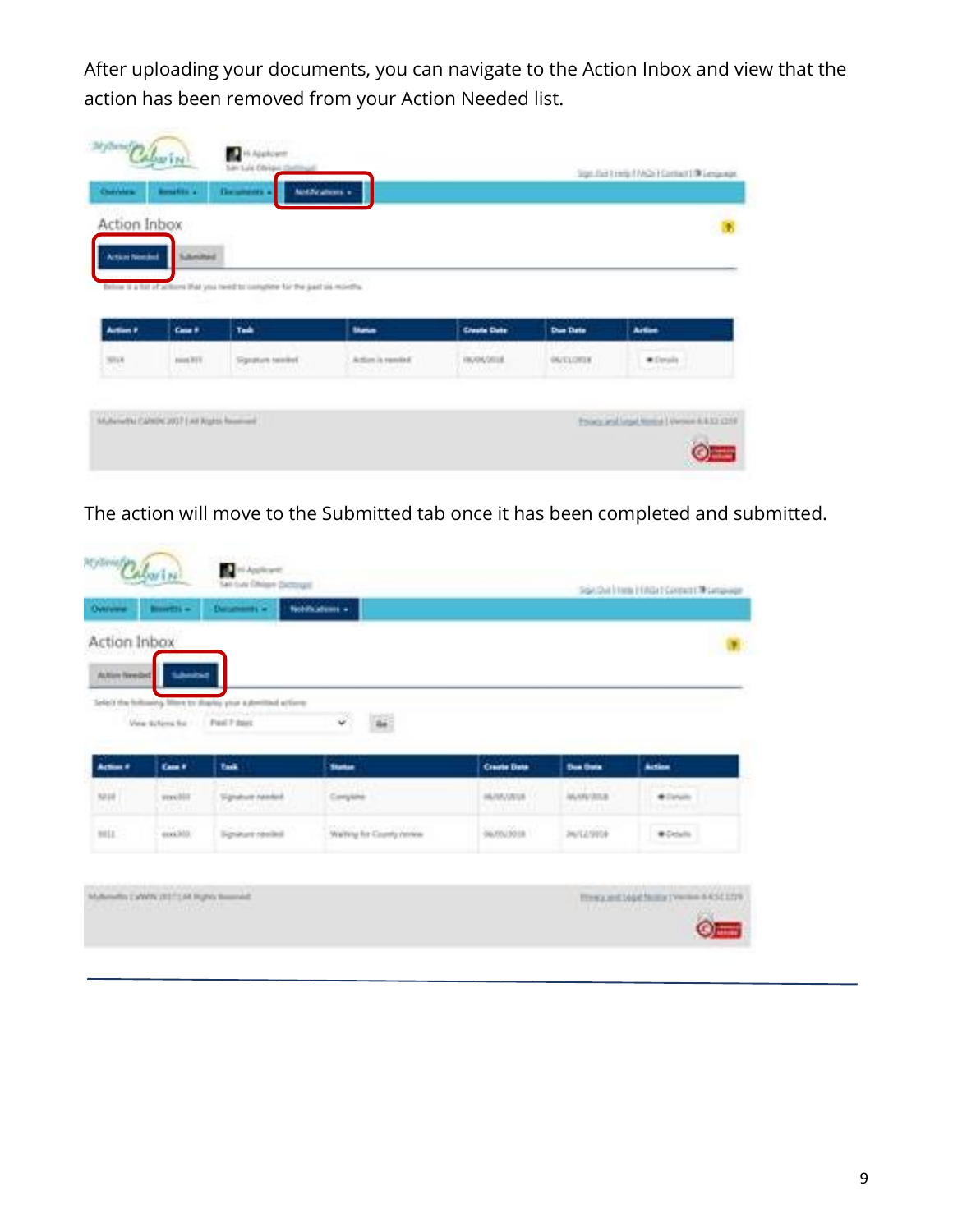## **Information for You - Action**

Another Action you may find in your Action Inbox is, "Information for you". This mean that there is information regarding your case that your worker wants you to know. Select the Details button to read the message.

| Overview             | Benefits = | Notifications -<br>Documents =                                                |                  |                    |                 |               |
|----------------------|------------|-------------------------------------------------------------------------------|------------------|--------------------|-----------------|---------------|
| <b>Action Inbox</b>  |            |                                                                               |                  |                    |                 |               |
| <b>Action Needed</b> | Submitted  |                                                                               |                  |                    |                 |               |
|                      |            | Below is a list of actions that you need to complete for the past six months. |                  |                    |                 |               |
|                      |            |                                                                               |                  |                    |                 |               |
|                      |            |                                                                               |                  |                    |                 |               |
| Action #             | Case #     | Task                                                                          | <b>Status</b>    | <b>Create Date</b> | <b>Due Date</b> | <b>Action</b> |
|                      | 1006287    | Information for you :                                                         | For your review  | 04/24/2018         | 05/04/2018      | Details       |
| $\mathbb{R}^2$<br>x  | soon, 287  | Signature needed                                                              | Action is needed | 04/24/2018         | 05/04/2018      | Details       |

The Action Details page will display the message from your case worker. Once you have read the information provided to you by your worker, you can select **Done** to complete this action.

Completing the action will remove it from the Action Needed list and move it to the Submitted tab.

#### **Upload Documents**

This section guides you through the steps for uploading documents to MyBCW.

From the overview page, select **Upload** from the **Documents tab**.

| 36 Allmarian         | G Applicant<br>San Luis Obispo Gattingal |                                       | Sign: Out   Help   FAGs   Contact   TR Lenguage                                                                                                                                                                                                                                                                                                                                                                                                                              |
|----------------------|------------------------------------------|---------------------------------------|------------------------------------------------------------------------------------------------------------------------------------------------------------------------------------------------------------------------------------------------------------------------------------------------------------------------------------------------------------------------------------------------------------------------------------------------------------------------------|
| Overview             | Documents +                              | dications =                           |                                                                                                                                                                                                                                                                                                                                                                                                                                                                              |
| <b>Announcements</b> | Ushiad<br>eNotice Inbox                  | C Jesephenne 1991 hook that there are |                                                                                                                                                                                                                                                                                                                                                                                                                                                                              |
| MyBenefits Overview  |                                          |                                       | $\begin{tabular}{ c c } \hline \multicolumn{3}{ c }{\text{Since}} & \multicolumn{3}{ c }{\text{intra}} & \multicolumn{3}{ c }{\text{intra}} \\ \hline \multicolumn{3}{ c }{\text{and}} & \multicolumn{3}{ c }{\text{intra}} & \multicolumn{3}{ c }{\text{intra}} \\ \hline \multicolumn{3}{ c }{\text{and}} & \multicolumn{3}{ c }{\text{intra}} & \multicolumn{3}{ c }{\text{intra}} \\ \hline \multicolumn{3}{ c }{\text{intra}} & \multicolumn{3}{ c }{\text{intra}} & \$ |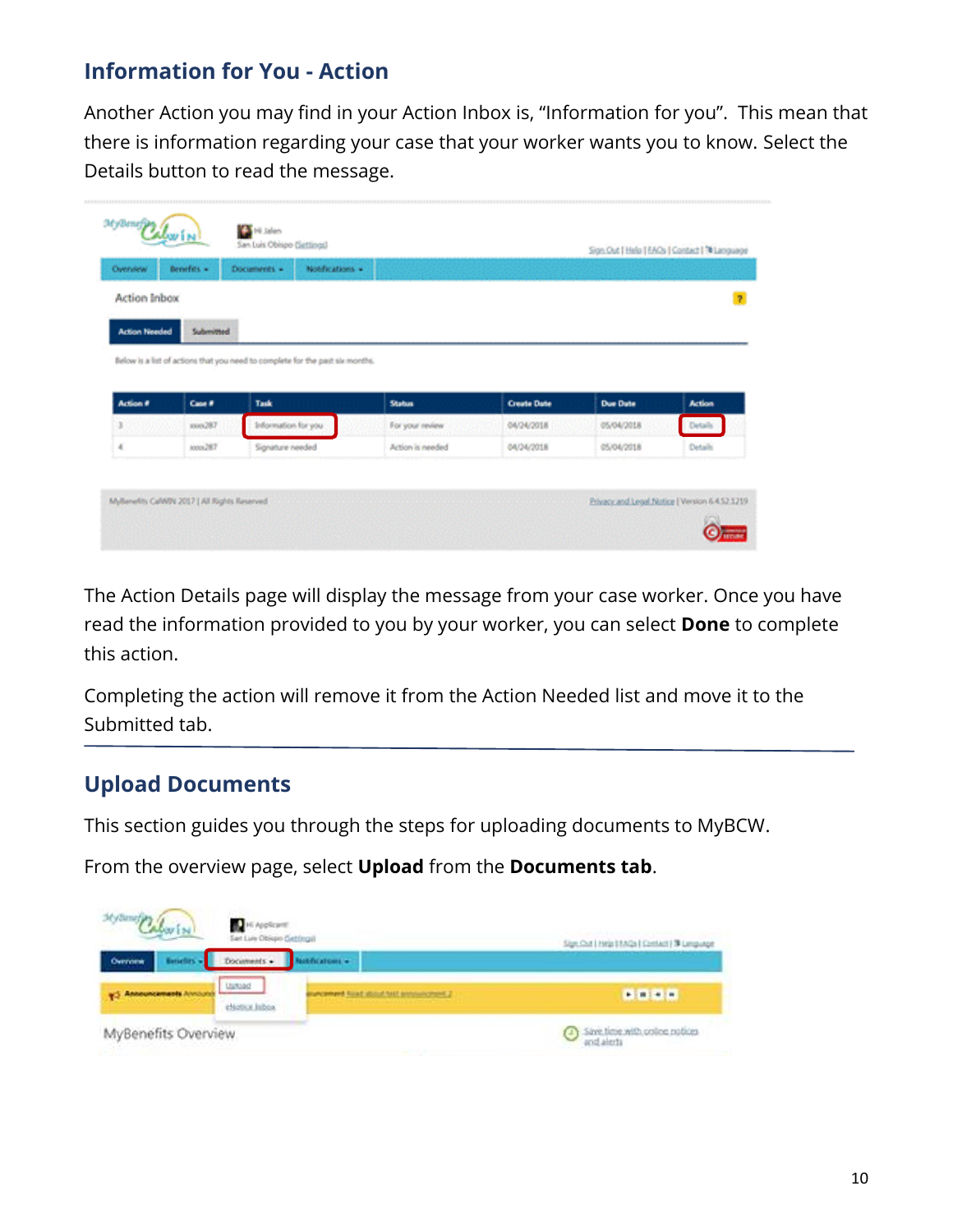From the **Upload Documents page**, you will select a case to upload documents to and select the Next button.



Step 1- Select the Member, Document Type, and Document from the drop downs provided.

#### Step 2- Select **Choose Files to Upload button** or **Scan Documents button**

Step 3- Click **Next** to Continue

| <b>MyBenefits CalWIN</b>                                                                   | FAQs                 | <b>Contact Us</b> | Help-                                                     |                             |   | Sign Out                                                                                                                                                    |
|--------------------------------------------------------------------------------------------|----------------------|-------------------|-----------------------------------------------------------|-----------------------------|---|-------------------------------------------------------------------------------------------------------------------------------------------------------------|
| <b>Case Attachment</b>                                                                     |                      |                   |                                                           |                             |   | San Luis Obispo County                                                                                                                                      |
| Submit Documents Detail<br>Please identify your documents to help us process your request. |                      |                   |                                                           |                             |   |                                                                                                                                                             |
| Step 1: Select a Household Member and Document information.                                |                      |                   |                                                           |                             |   |                                                                                                                                                             |
|                                                                                            | This document is for |                   | Select Member                                             |                             | ٠ |                                                                                                                                                             |
|                                                                                            | Document type        |                   | Select Type                                               |                             | ٠ |                                                                                                                                                             |
|                                                                                            | This document is a   |                   | Select Document                                           |                             | ٠ |                                                                                                                                                             |
|                                                                                            |                      |                   | Z. Choose Files to Upload<br>or Drag and Drop files here. | <sup>43</sup> Sum Documents |   |                                                                                                                                                             |
|                                                                                            |                      |                   |                                                           |                             |   | Note: Uploaded documents which are password protected cannot be viewed by your worker. Please, remove any password protection associated with the document. |
| Step 3: When you are done uploading files, select Next to view your uploaded files         |                      |                   |                                                           |                             |   |                                                                                                                                                             |
|                                                                                            |                      |                   |                                                           |                             |   | Next O<br>x Exit                                                                                                                                            |
| MyBeriefits CalWIN 2018   All Rights Reserved                                              |                      |                   |                                                           |                             |   | Privacy and Legal Notice   Version 7.0.55.815                                                                                                               |

If selecting the **Choose Files to Upload button**, you will need to select the **Browse button** to choose the desired document from your computer. **Note:** Steps can be repeated for uploading multiple documents at one time.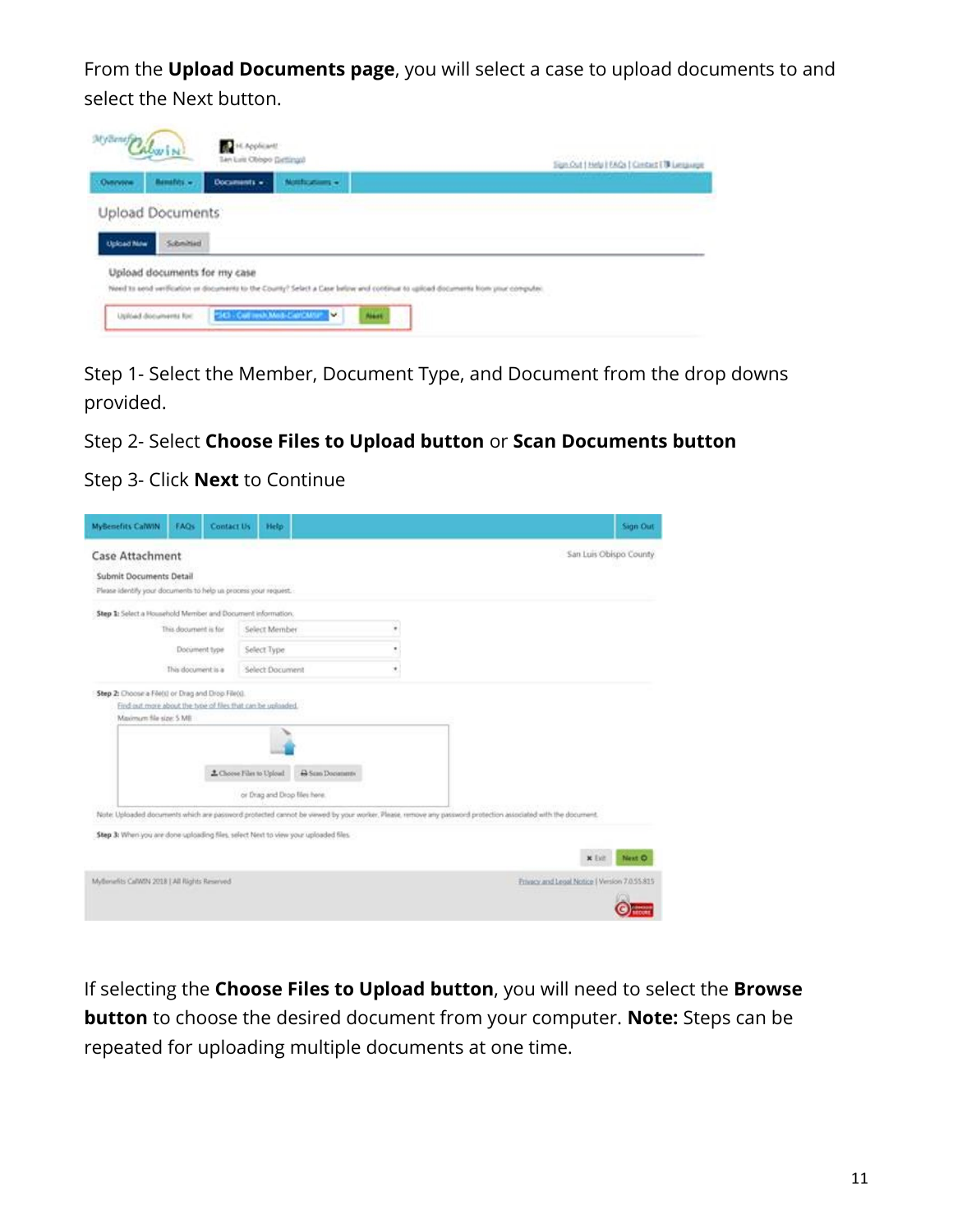A green notification banner will display at the top of the screen if the document was uploaded successfully. Select **Next** to continue.

| Myticmefits CalWiN<br><b>FAOs</b>                                                          | <b>Contact Os.</b><br><b>Pielo</b>                                            |   | Sign Out                                                                                                                                                     |
|--------------------------------------------------------------------------------------------|-------------------------------------------------------------------------------|---|--------------------------------------------------------------------------------------------------------------------------------------------------------------|
| Case Attachment                                                                            |                                                                               |   | San Luis Obispo County                                                                                                                                       |
| The successfully uploaded<br>v                                                             |                                                                               |   |                                                                                                                                                              |
| Submit Documents Detail<br>Please identify your documents to help us process your request. |                                                                               |   |                                                                                                                                                              |
| Step S: Select a Household Mamber and Document information;                                |                                                                               |   |                                                                                                                                                              |
| This document is for                                                                       | Sidney Arellanes                                                              | w |                                                                                                                                                              |
| <b>Document type:</b>                                                                      | Identification                                                                | ٧ |                                                                                                                                                              |
| This plocurrent is a                                                                       | Birth Certificate                                                             |   |                                                                                                                                                              |
|                                                                                            | L Chose Film to Upland<br><b>G Son Deserves</b><br>in Drag and Drop Res Nere. |   |                                                                                                                                                              |
|                                                                                            |                                                                               |   | Note Uploaded documents which are passessed protected career! Be viewed by your worker. Please, remove any passecol protection associated with the document. |
| Step 3: When you are done uptoading files, islact heat to view your uptoated files.        |                                                                               |   |                                                                                                                                                              |
|                                                                                            |                                                                               |   | $x$ Eat<br><b>Next O</b>                                                                                                                                     |
| MyBenefitz Calinfit: 2018   Ali Rights Reisensed                                           |                                                                               |   | Printing and Legal Notice   Verview 7.0.34.607                                                                                                               |

## Review the documents you have submitted.

| <b>Mylamelits CatWM</b>                                                                                     | EAGS | Contact 1/4 | tiele | Sign Out                                   |
|-------------------------------------------------------------------------------------------------------------|------|-------------|-------|--------------------------------------------|
| Case Attachment                                                                                             |      |             |       | San Luis Obspa County                      |
| Uploaded Documents                                                                                          |      |             |       |                                            |
| Birth/Citizenship needed for Sidney (Self)                                                                  |      |             |       |                                            |
| Identification needed for Sidney (Seff)<br>Siliney (Self: Age 61)<br>Pomisky Uphlad Document Strage Libror. |      |             |       | <b>K</b> Renova                            |
| Andrée Charles Morrison al S<br>Social Security Number needed for Sidney (Self).                            |      |             |       |                                            |
| Residency needed for Schwy (Self)                                                                           |      |             |       |                                            |
| Expenses needed for Sidney (Self)                                                                           |      |             |       |                                            |
| Income noeded for Sidney (Self)                                                                             |      |             |       |                                            |
| Medical Records needed for Sidney (Self)                                                                    |      |             |       |                                            |
| Property/Resources readed for Sidney (Self)                                                                 |      |             |       |                                            |
| $+$ ABJ Anather.                                                                                            |      |             |       |                                            |
|                                                                                                             |      |             |       | $M$ Earl<br><b>Note Of</b>                 |
| prignmente CNWM 2018   All Inginis Reserved                                                                 |      |             |       | Ethics and Japal Notice   Venere 7/834-867 |
|                                                                                                             |      |             |       |                                            |

#### Select **Next** to continue.